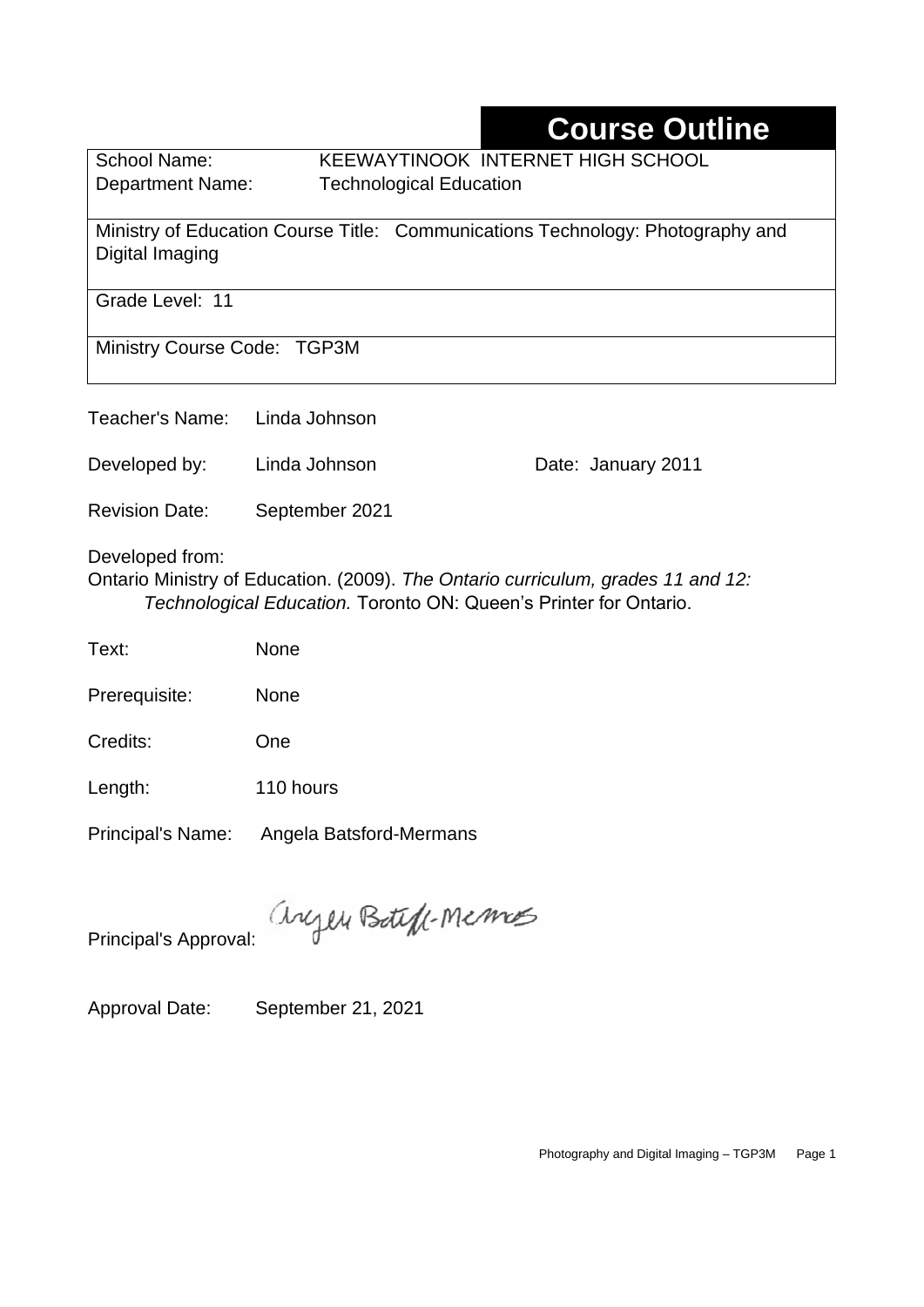# *Course Description/Rationale*

This course examines communications technology from a media perspective. Students will develop knowledge and skills as they design and produce media projects in the areas of live, recorded, and graphic communications. These areas may include TV, video, and movie production; radio and audio production; print and graphic communications; photography; digital imaging; broadcast journalism; and interactive new media. Students will also develop an awareness of related environmental and societal issues, and will explore college and university programs and career opportunities in the various communications technology fields.

# *Overall Curriculum Expectations*

#### **Communications Technology Fundamentals**

- Demonstrate an understanding of the core concepts, techniques, and skills required to produce a range of communications media products and services;
- Demonstrate an understanding of different types of equipment and software and how they are used to perform a range of communications technology operations and tasks;
- Demonstrate an understanding of technical terminology, scientific concepts, and mathematical concepts used in communications technology and apply them to the creation of media products;
- Demonstrate an understanding of and apply the interpersonal and communication skills necessary to work in a team environment.

#### **Communications Technology Skills**

- Apply project management techniques to develop communications technology products effectively in a team environment;
- Apply a design process or other problem-solving processes or strategies to meet a range of challenges in communications technology;
- Create productions that demonstrate competence in the application of creative and technical skills and incorporate current standards, processes, formats, and technologies.

#### **Technology, the Environment, and Society**

- Describe the impact of current communications media technologies and activities on the environment and identify ways of reducing harmful effects;
- Demonstrate an understanding of the social effects of current communications media technologies and the importance of respecting cultural and societal diversity in the production of media projects.

#### **Personal and Social Responsibilities**

- Demonstrate an understanding of the role of personal responsibility in independent living, and of the strategies that can be used to meet individual needs;
- Demonstrate an understanding of the rights and responsibilities of employers and employees, including both personal and legal responsibilities;
- Demonstrate an understanding of the role that responsible consumerism plays in living independently.

#### **Professional Practice and Career Opportunities**

- Demonstrate an understanding of and apply safe work practices when performing communications technology tasks;
- Demonstrate an understanding of and adhere to legal requirements and ethical standards relating to the communications technology industry;
- Identify careers in communications technology for which post-secondary education is required or advantageous, and describe college and university programs that prepare students for entry into these occupations.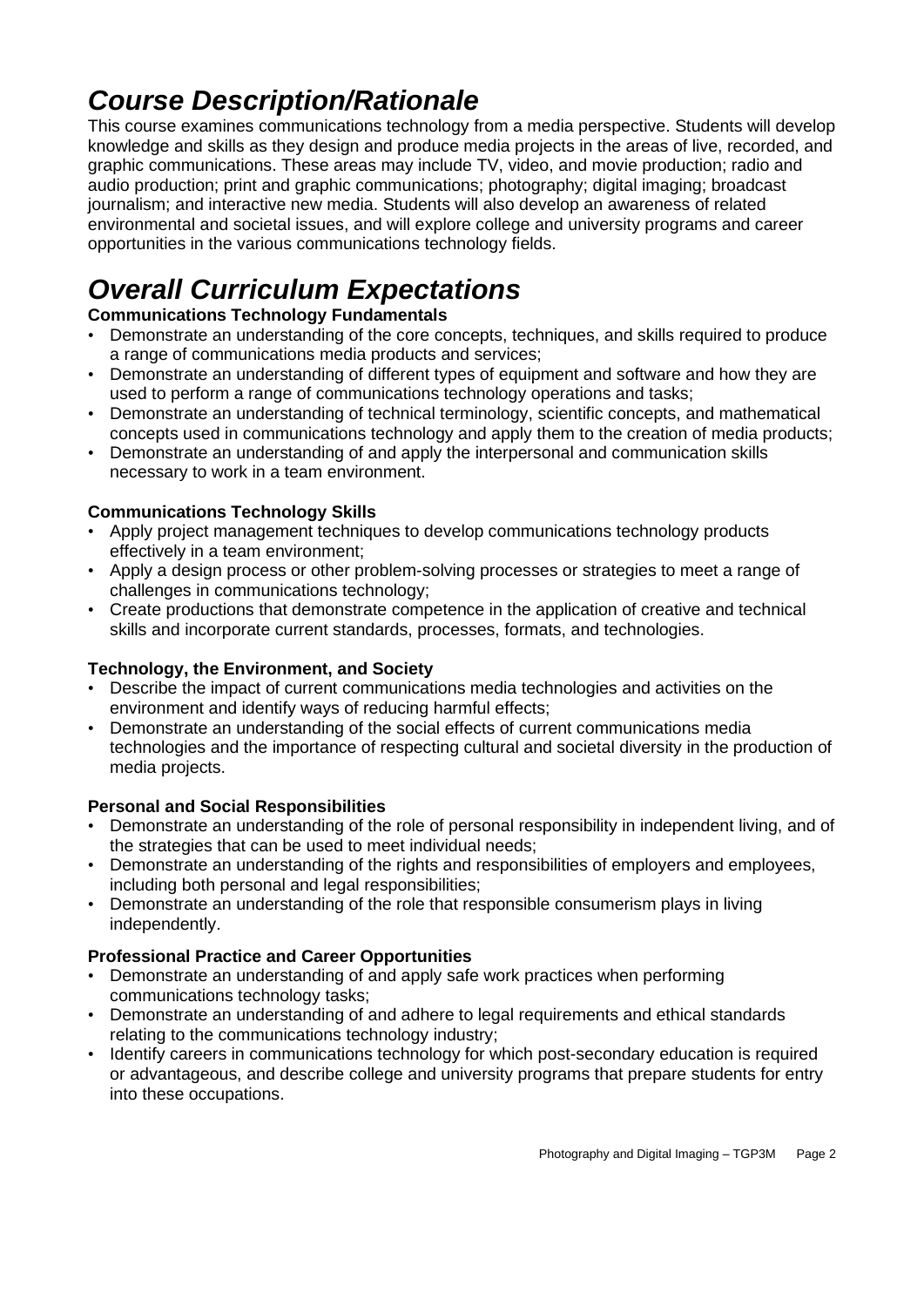# *Course Content*

| <b>Unit</b>                                                        | Length    |
|--------------------------------------------------------------------|-----------|
| 1. Introduction to the Digital Photography World                   | 8 hours   |
| 2. Components of a Good Photograph                                 | 10 hours  |
| 3. Structure and Function of a Digital Camera                      | 12 hours  |
| 4. The Photographic Experience                                     | 35 hours  |
| 5. The Digital Darkroom (Basics and Advance)                       | 35 hours  |
| 6. Exploring Possibilities - Professional and Career Opportunities | 10 hours  |
| <b>Total</b>                                                       | 110 hours |

# *Unit Descriptions*

Through exposure to modern and traditional First Nations artists, students are guided through a journey of expressing themselves and their individual First Nations communities through the photographic medium. Exemplars provided to students include FNMI artists such as Nadya Kwandibens of the "Red Chair Project". Students are encouraged to use their increasing competence in photography and photo-editing to demonstrate both the beauty and challenges found within their traditional First Nations territories.

#### **Unit 1 – Introduction to the Digital Photography World**

This unit introduces students to the world of photography, the history of photography, core concepts of the first camera to the present and latest digital technology and software used to capture, create and edit digital images. Students will explore the intention, function, and meaning of still images, examine personal, commercial and art photographs to analyse how ideas are constructed and communicated through images. Concepts of photographic truth and the purpose of making photographs will be explored relative to cultural concepts and Indigenous themes, personal and community identities.

#### **Unit 2 – Components of a Good Photograph**

This unit introduces students to the fundamental principles of the components of designs and elements of the making of good photographs. Students will experience the concepts of the different types of photography, the different styles of photography and production and processes of photography. Students learn basic camera shots and special effects to create good photography. Concentration on Indigenous photographers and representation. Students compose and capture images that have personal importance (relevant to self and community), and edit these photographs. The safe and careful handling of sensitive equipment is emphasized.

#### **Unit 3 – Components of a Good Photograph**

This unit students will discover how the camera captures images and how light is controlled in studio and natural settings. Students apply ethical standards and policies in their productions while exploring further education and career opportunities in their home communities as well as regionally, nationally and internationally.

#### **Unit 4 – The Photographic Experience**

Students will plan and produce photographs, using specific camera modes, shots, and specific environments using specific hardware and physical materials for special effects, including the exploration of traditional black and white and sepia photography. Students learn basic optic principles, technical terminology, lighting techniques, and production processes to safely generate final photographic images. Students will reflect on photographs and share information about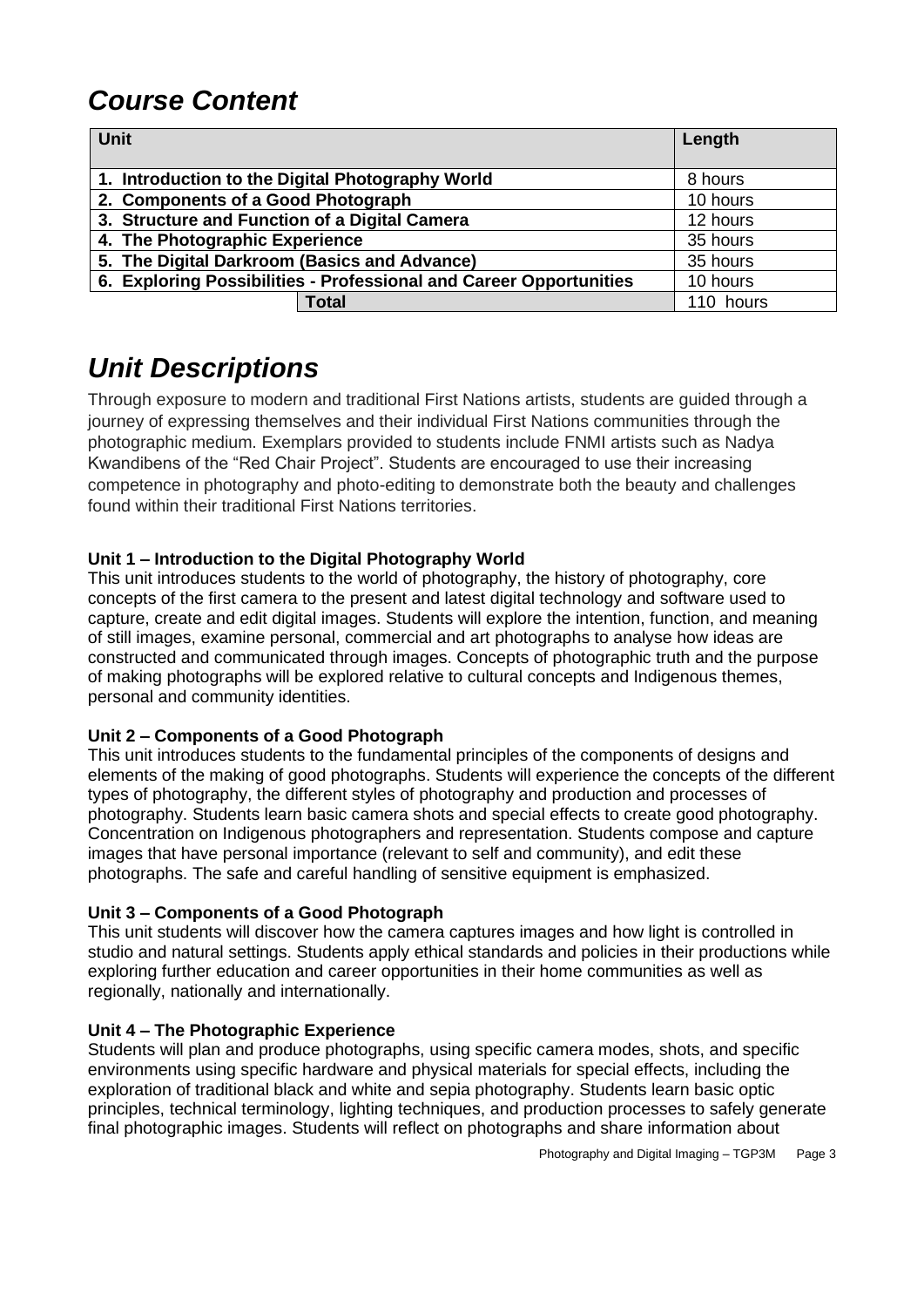personal relevance as well as technique. Students apply ethical standards and policies in their productions while exploring further education and career opportunities in their home communities as well as regionally, nationally and internationally.

#### **Unit 5 – The Digital Darkroom (Basics and Advanced)**

Students will learn about the fundamental principles of the computer-generated darkroom, digital editing software, and apply the elements and principles of photography in developing techniques to capture, manipulate, and edit images. Students apply ethical standards and policies in their productions while exploring further education and career opportunities in their home communities as well as regionally, nationally and internationally.

#### **Unit 6 – Exploring Possibilities - Professional and Career Opportunities**

Students will research possible professional and career opportunities, learn to apply ethical standards and policies regarding their photographs while exploring further education in the professional field of photography.

### *Teaching/Learning Strategies*

This course is organized into an eight-week series of lessons and activities that is presented to students in remote northern communities via the internet. The eighth week is used for course consolidation, review, and the final examination. Teacher and students communicate over the internet through timely activity feedback, emails, messages, video and audio calls. Classroom mentors assume the role of liaison between the teacher and student while also supporting a holistic approach to motivate, engage and support each individual student.

A variety of strategies will be used in the online delivery of this course. Some instructional strategies include:

- Brainstorming
- Video conferences
- Interviewing
- Independent research (e.g. students explore and research a specific topic related to photographic history, photography sources, and careers)
- Application (e.g. creation of photographs to demonstrate a specific function, portray a design concept, or communicate personal expression)
- Presentation, ongoing oral, visual and written presentations
- Viewing photographs, present art visuals to focus discussion regarding subject, content, use of the elements and principles of design, cultural influences, and styles
- Group displays of photography timelines
- Critiques, critical analysis of student, peer, historical, and contemporary photography work
- Exploration, experimentation with a variety of materials and techniques
- Drawing, journal/information file, collection of visual and written information for photography, research and experimentation
- Display, refinement and preparation of work for formal public display
- Portfolio, a collection of student works reflecting skills, knowledge, and understanding accumulated throughout the year / semester.

Learning goals will be discussed at the beginning of each assignment and success criteria will be provided to students. The success criteria are used to develop the assessment tools in this course, including rubrics and checklists.

### *Evaluation*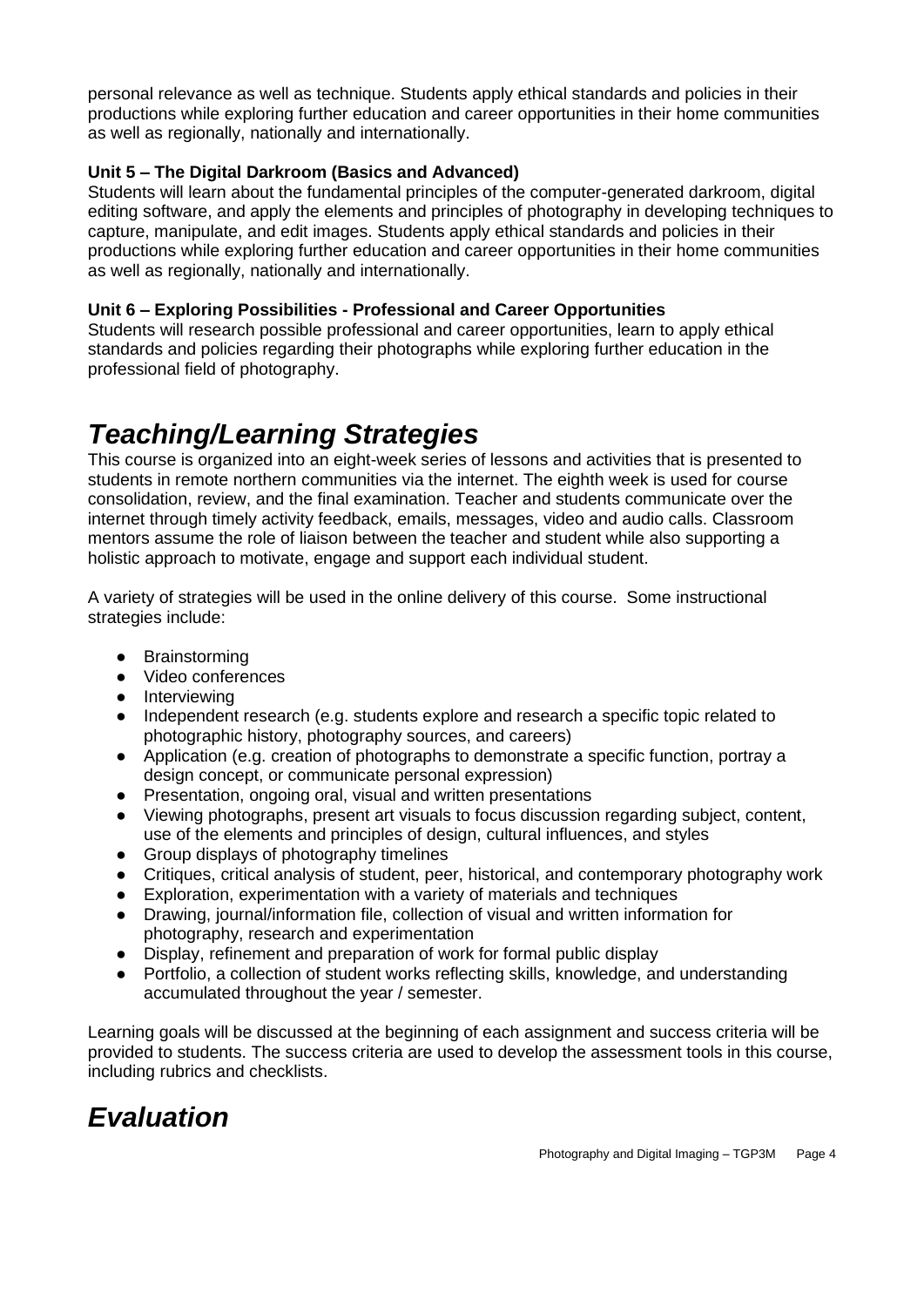The final grade will be determined as follows (Ontario Ministry of Education, 2010):

- Seventy per cent of the grade will be based on evaluation conducted throughout the course. This portion of the grade should reflect the student's most consistent level of achievement throughout the course, although special consideration should be given to more recent evidence of achievement.
- Thirty percent of the grade will be based on a final evaluation administered at or towards the end of the course. This evaluation will be based on evidence from one or a combination of the following: an examination, a performance, an essay, and/or another method of evaluation suitable to the course content. The final evaluation allows the student an opportunity to demonstrate comprehensive achievement of the overall expectations for the course (p. 41).

Ontario Ministry of Education. (2010). *Growing success: Assessment, evaluation and reporting in Ontario schools*. Toronto ON: Queen's Printer for Ontario.

| Type of<br><b>Assessment</b> | <b>Category</b>             | <b>Details</b>                                                                                                                                                                                                                                                                                                           | Weigh<br>ting<br>(%)             |
|------------------------------|-----------------------------|--------------------------------------------------------------------------------------------------------------------------------------------------------------------------------------------------------------------------------------------------------------------------------------------------------------------------|----------------------------------|
| <b>Term Work</b><br>(70%)    | Knowledge/<br>Understanding | Demonstrate an understanding of core concepts,<br>photography history, techniques, using digital<br>technology, different types of software, media<br>products, services and skills required to produce a<br>variety of digital imaging.                                                                                 | 16                               |
|                              | Thinking                    | Adhere to legal requirements and ethical<br>standards relating to communications through<br>photography. Identify careers in photography for<br>which post-secondary education is required or<br>advantageous.                                                                                                           | 16                               |
|                              | Communication               | Describe the impact of current media technologies<br>such as photojournalism, the effects on the<br>environment and identify ways of reducing harmful<br>effects, especially of the social effects of media<br>technologies and importance of respecting cultural<br>and societal diversity in the photography projects. | 19                               |
|                              | Application                 | Produce photography designs, photographic<br>products and projects effectively in a specific area<br>and theme using specific software that incorporate<br>current photography standards, processes,<br>formats and technologies                                                                                         | 19                               |
| Final<br>Evaluation<br>(30%) | Culminating                 | Knowledge/Understanding                                                                                                                                                                                                                                                                                                  | 4                                |
|                              | Activity<br>(20%)           | Thinking                                                                                                                                                                                                                                                                                                                 | 4                                |
|                              |                             | Communication                                                                                                                                                                                                                                                                                                            | 6                                |
|                              |                             | Application                                                                                                                                                                                                                                                                                                              | 6                                |
|                              | Exam<br>(10%)               | Knowledge/Understanding<br>Thinking                                                                                                                                                                                                                                                                                      | $\overline{2}$<br>$\overline{2}$ |
|                              |                             | Communication                                                                                                                                                                                                                                                                                                            | 3                                |
|                              |                             | Application                                                                                                                                                                                                                                                                                                              | 3                                |
|                              |                             | <b>TOTAL</b>                                                                                                                                                                                                                                                                                                             | 100                              |

### *Assessment/Evaluation Strategies*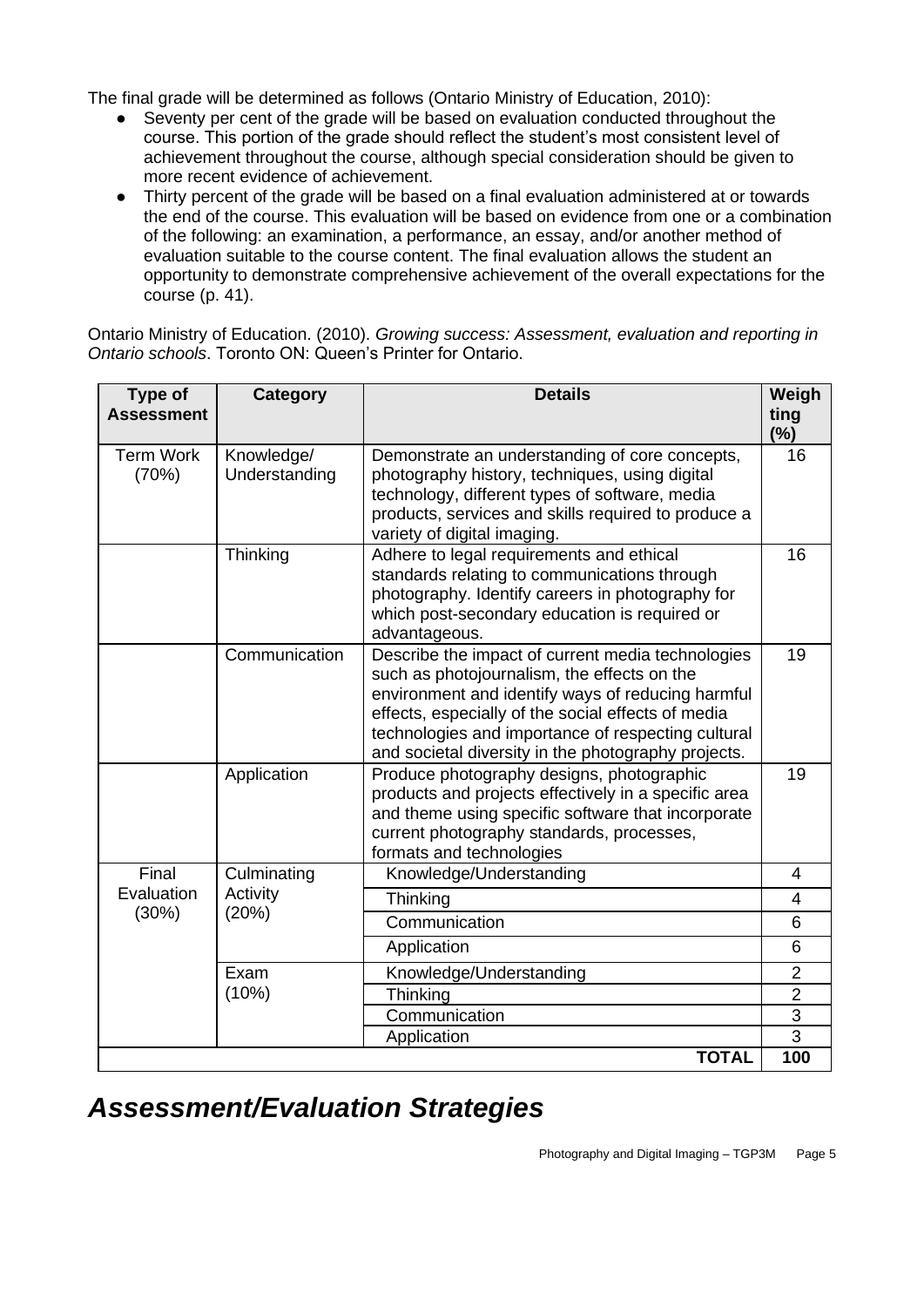A variety of assessment and evaluation methods, strategies and tools are required as appropriate to the expectation being assessed. These include diagnostic, formative, and summative within the course and within each unit.

Assessment *for* learning and assessment *as* learning is obtained through a variety of means, including the following:

- Ongoing descriptive feedback;
- Wednesday Whine sessions allow for collaboration and assessment as learning between students of the multiple First Nations communities within KiHS
- Self-assessment (e.g. reflections on their work);
- Peer assessment;
- Mentor observations;
- Creation of communication products (e.g. imaging and digital portfolio;
- Online displays;
- Research projects:
- Conversations with students on a regular basis to verbalize observations, ask questions, and clarify understanding.

Evidence of student achievement (assessment *of* learning) is collected from various sources, including the following:

- Observation of individual contribution in group role-playing activities;
- Ongoing observations of most consistent work, with consideration given to most recent work;
- Conversations with students (e.g., about their reflections on their portfolio);
- Media presentation expressing an opinion and creative content
- Specific photography projects:
- ePortfolio featuring their projects, self-critique and opinion;
- Exam.

The Ministry of Education's 2010 document, *Growing Success*, outlines the seven fundamental principles that guide best practice in the assessment and evaluation of students. KiHS teachers use practices that:

- are fair, transparent, and equitable for all students;
- support all students, including those with special education needs, those who are learning the language of instruction (English or French), and those who are First Nation, Métis, or Inuit;
- are carefully planned to relate to the curriculum expectations and learning goals and, as much as possible, to the interests, learning styles and preferences, needs, and experiences of all students;
- are communicated clearly to students and parents at the beginning of the course and at other points throughout the school year or course;
- are ongoing, varied in nature, and administered over a period of time to provide multiple opportunities for students to demonstrate the full range of their learning;
- provide ongoing descriptive feedback that is clear, specific, meaningful, and timely to support improved learning and achievement;
- develop students' self-assessment skills to enable them to assess their own learning, set specific goals, and plan next steps for their learning (p.6).

## *Resources*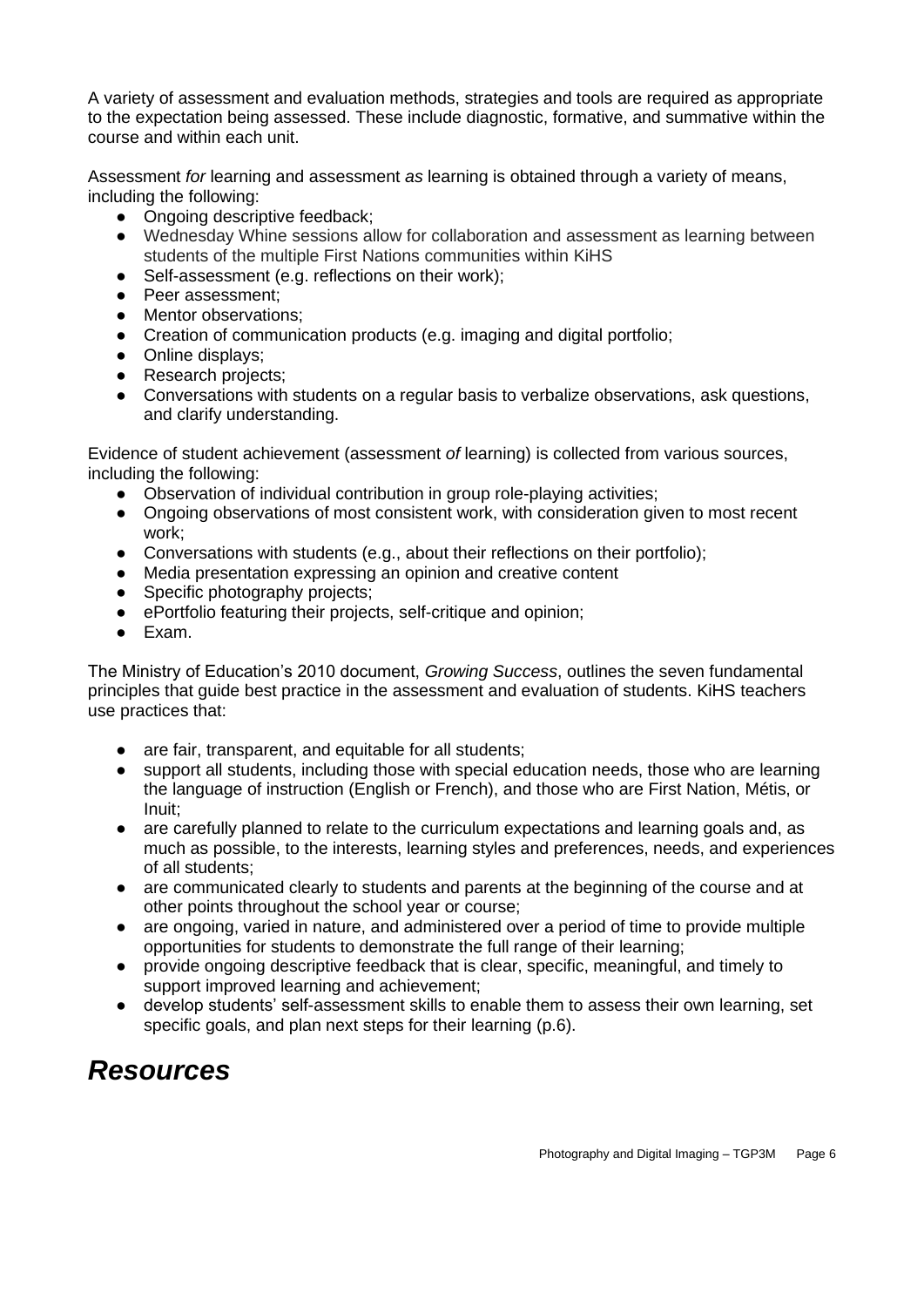- CBC. (2014, May 24). First Nations photographer focuses on thriving Indigenous community. [https://www.cbc.ca/news/indigenous/first-nations-photographer-focuses-on-thriving](https://www.cbc.ca/news/indigenous/first-nations-photographer-focuses-on-thriving-indigenous-community-1.2652716)[indigenous-community-1.2652716](https://www.cbc.ca/news/indigenous/first-nations-photographer-focuses-on-thriving-indigenous-community-1.2652716)
- Khoo, I. (2018, Aug. 30). *Comic book creators fight to protect diverse characters.* Huffpost. [https://www.huffingtonpost.ca/2018/08/30/comic-books-diversity\\_a\\_23512781/](https://www.huffingtonpost.ca/2018/08/30/comic-books-diversity_a_23512781/)
- Martin, C. (n.d.). *TsuuT'Ina Pow Wow: Friday's Grand Entrance*. Christopher Martin Photography. <https://christophermartinphotography.com/tag/first-nations/>
- Ontario Ministry of Education. (n.d.). *Indigenous education strategy.* <http://www.edu.gov.on.ca/eng/aboriginal/>

Ontario Ministry of Education. (2009). *The Ontario curriculum, grades 11 and 12: Technological Education.*  <http://www.edu.gov.on.ca/eng/curriculum/secondary/ssciences.html>

- Ontario Ministry of Education. (2010). *Growing success: Assessment, evaluation and reporting in Ontario schools*.<http://www.edu.gov.on.ca/eng/policyfunding/growSuccess.pdf>
- Ontario Ministry of Education. (2016). *Ontario schools, kindergarten to grade 12: Policy and program requirements.* <http://edu.gov.on.ca/eng/document/policy/os/index.html>
- Stawiciki, A. (2012). *In the shadow of the Maple Leaf.* Ansionnachfionn. [https://ansionnachfionn.files.wordpress.com/2012/07/children-of-the-first-nations-in-canada](https://ansionnachfionn.files.wordpress.com/2012/07/children-of-the-first-nations-in-canada-photo-andrew-stawiciki.jpg)[photo-andrew-stawiciki.jpg](https://ansionnachfionn.files.wordpress.com/2012/07/children-of-the-first-nations-in-canada-photo-andrew-stawiciki.jpg)
- Toulouse, P.R. (2016). What matters in Indigenous education: Implementing a vision committed to holism, diversity and engagement. [https://peopleforeducation.ca/wp](https://peopleforeducation.ca/wp-content/uploads/2017/07/MWM-What-Matters-in-Indigenous-Education.pdf)[content/uploads/2017/07/MWM-What-Matters-in-Indigenous-Education.pdf](https://peopleforeducation.ca/wp-content/uploads/2017/07/MWM-What-Matters-in-Indigenous-Education.pdf)
- Wesley, B. (2014). *Eagle Lake Powwow 2014*. Brent Wesley Photography. <https://brentwesley.wordpress.com/tag/eagle-lake-first-nation/>
- Williams, D. (2014, June 11). *Wordless Wednesday, June 11, 2014*. David Williams Photography. <https://davidwilliams.blog/2014/06/11/wordless-wednesday-06-11-14/#jp-carousel-5250>

### *Program Planning*

This course is offered to Indigenous students living in isolated, northern Ontario communities. It is offered by qualified teachers in a blended classroom with a balance of academic, wellness, landbased learning, local language and culture to support the success of the whole student. This course uses the internet for instruction, demonstration and research. It utilizes a student-centered semi-virtual classroom which capitalizes on the strengths of internet program delivery to minimize the disadvantages of geographic remoteness.

Students are presented with 1320 minutes of instruction/activity via the internet over the period of one week. All lessons, assignments, questions and course material is presented in this manner, with approved print materials available as a student resource in each classroom. The student and